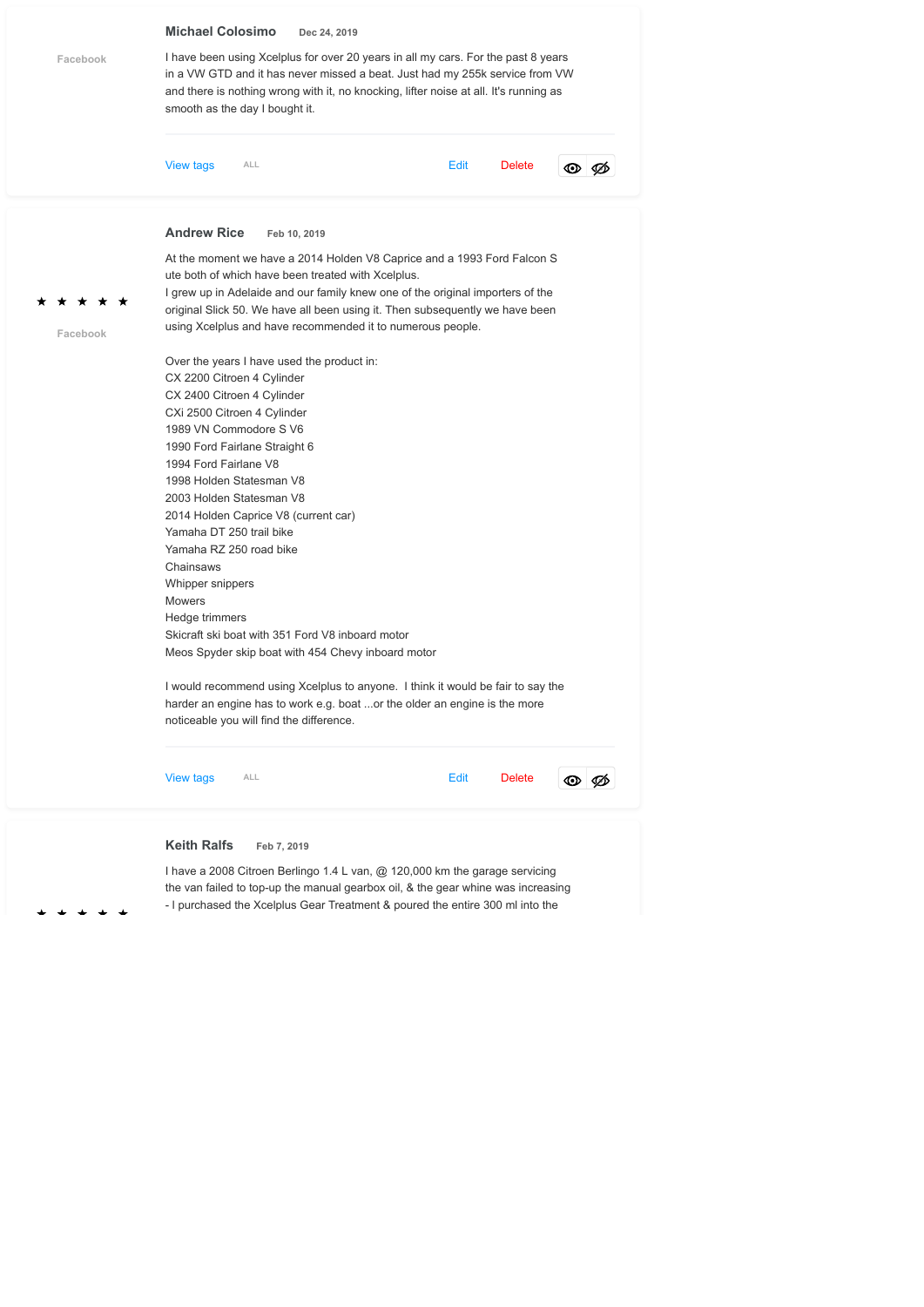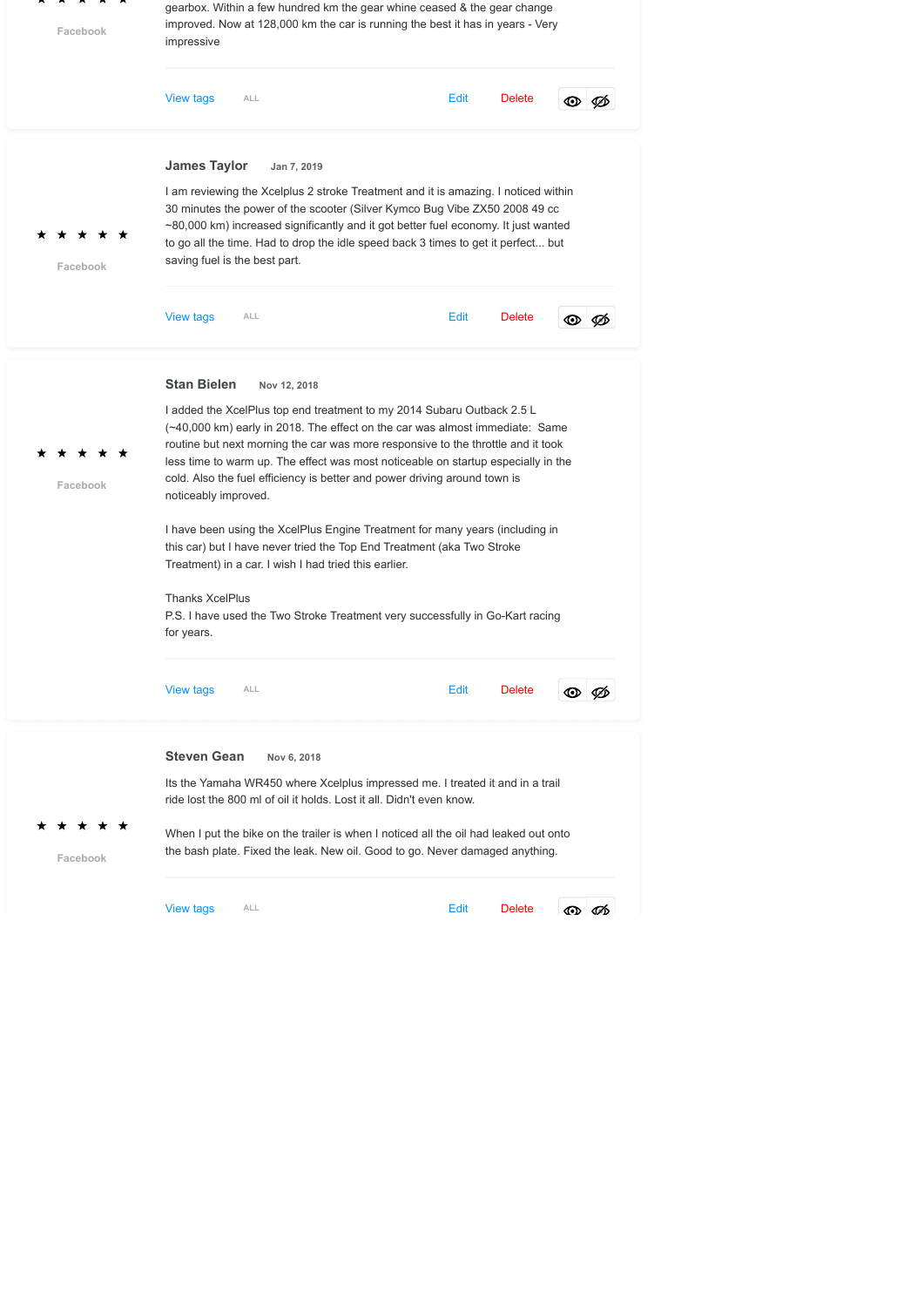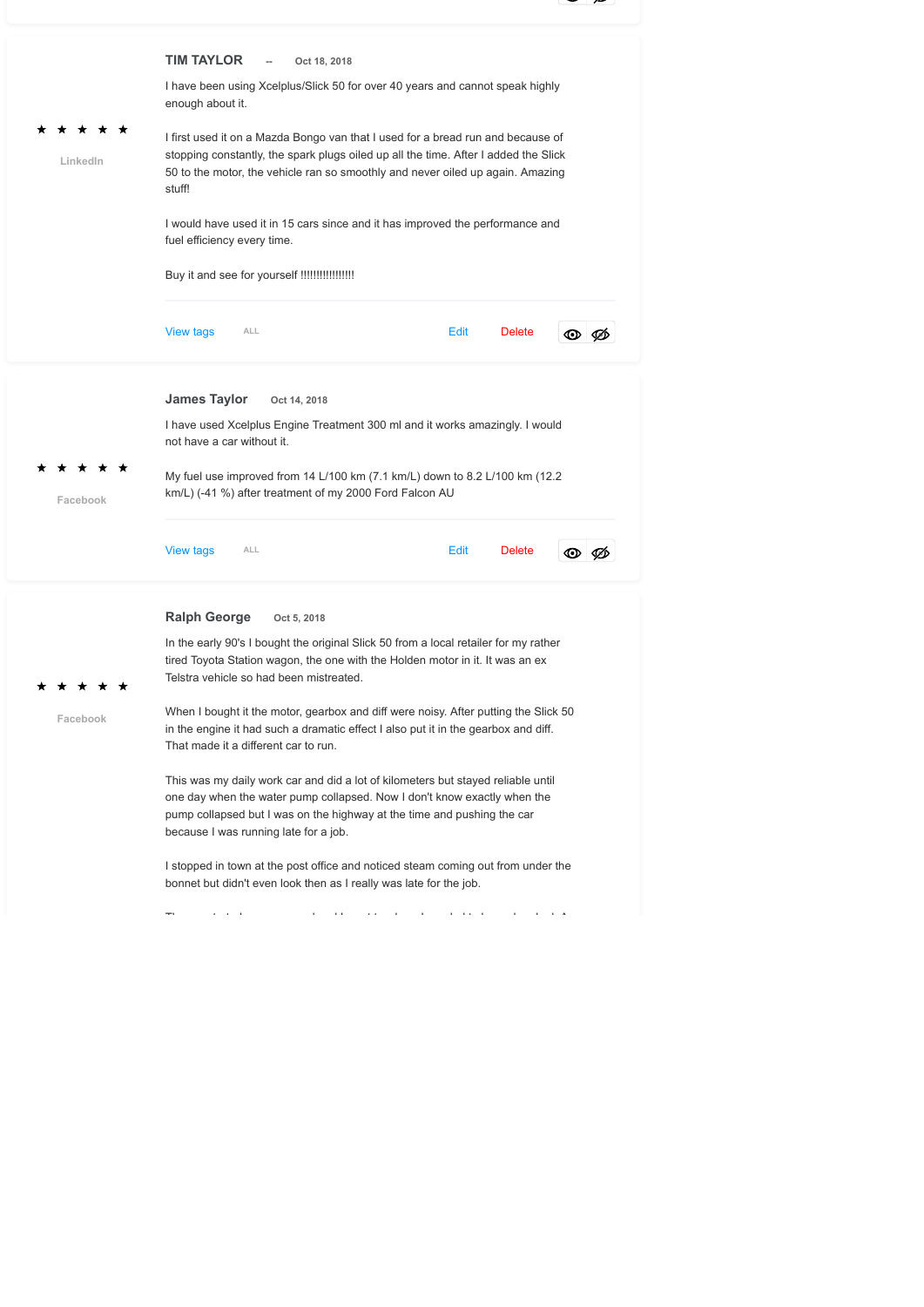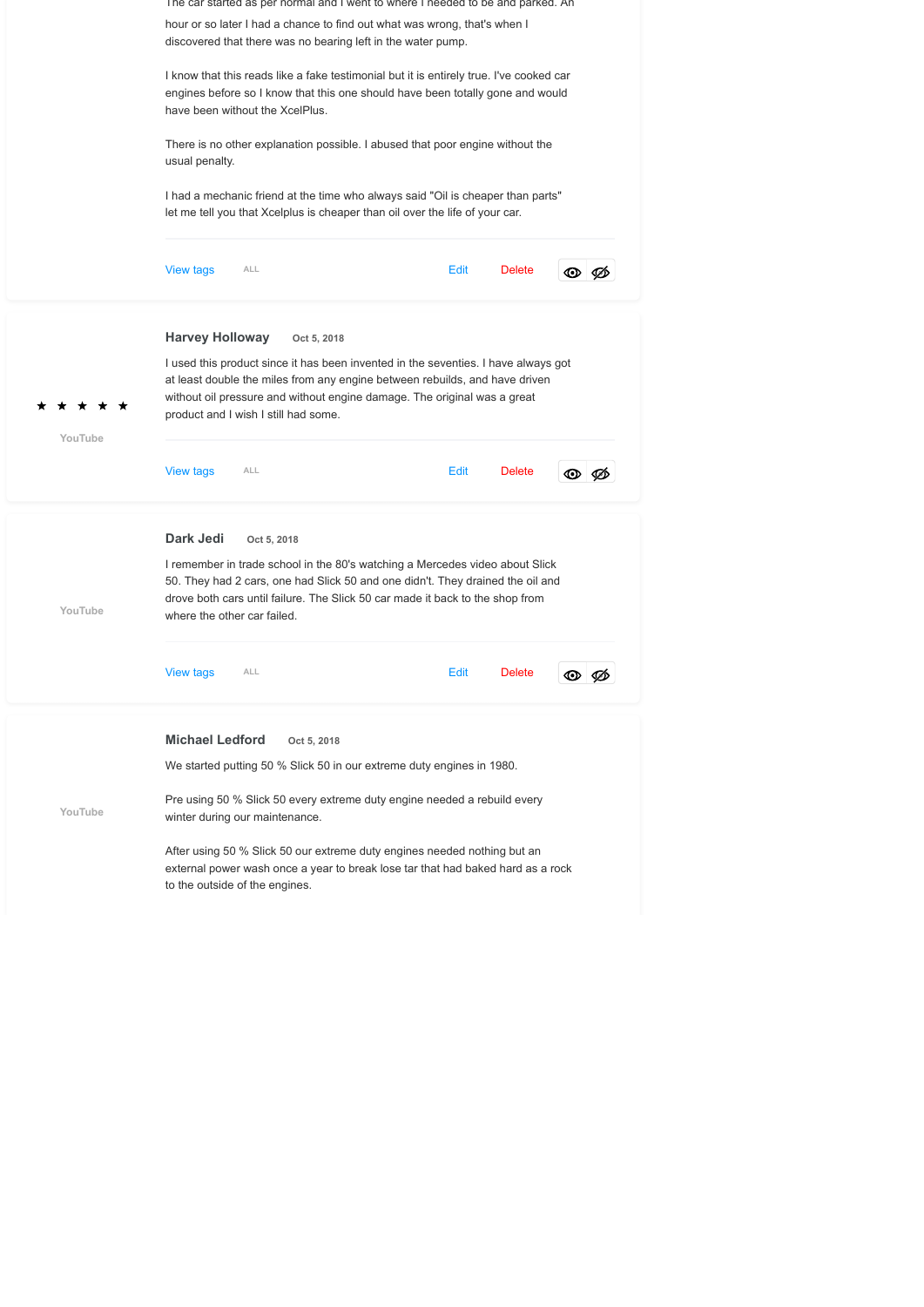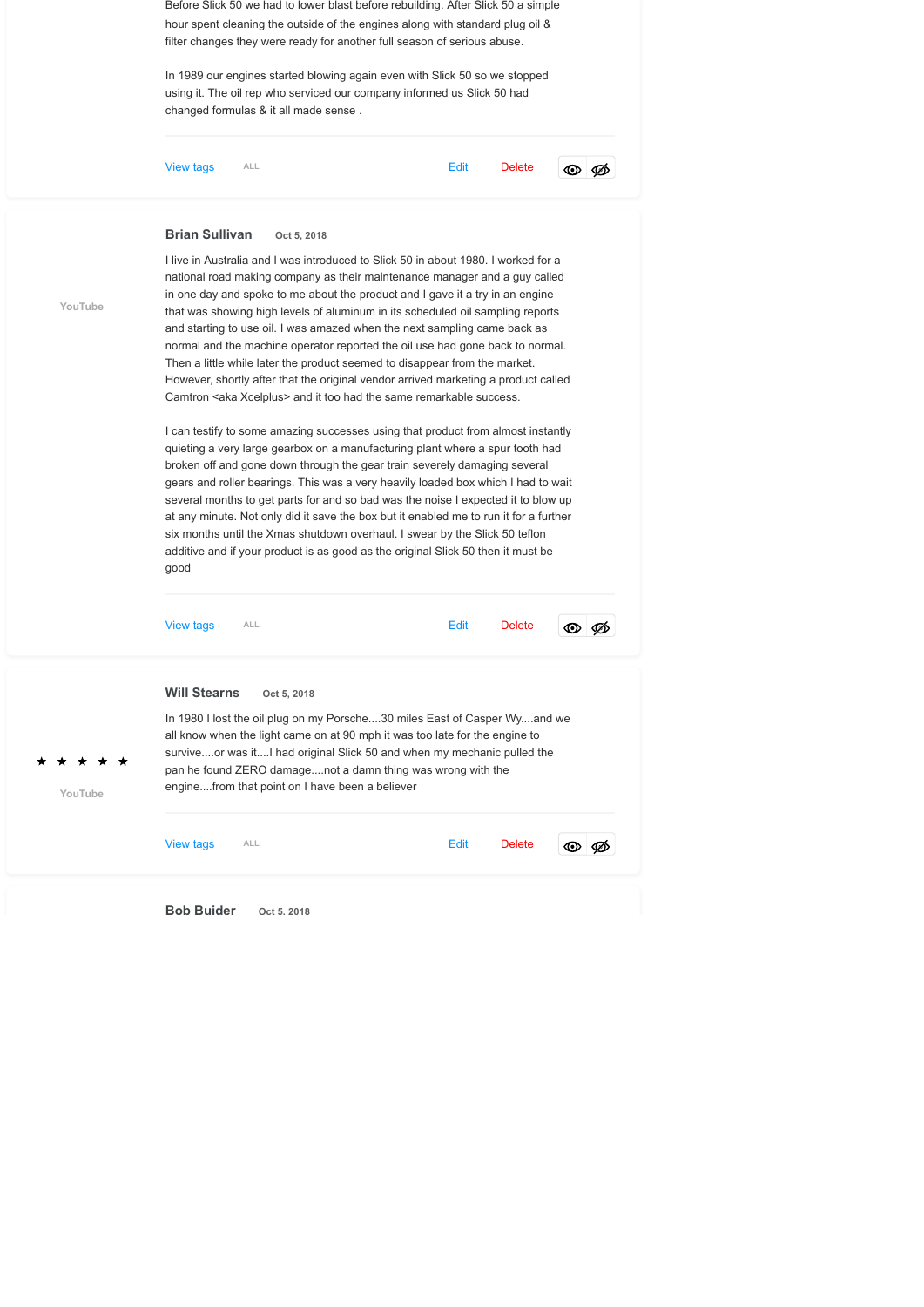| YouTube  | It had an opposite affect on my engine. After treating with Slick 50, my gasoline<br>engine sounded like a diesel. However, I ran it completely dry of oil 3 different<br>times, and it never sounded different, nor drove different.<br>Best engine treatment I ever used.                                                                                                                                                                                                                                                                                                                                                                                                                                                                                                                                                                                                                                                                                                                                                                                                                                                        |             |             |  |      |               |  |      |
|----------|------------------------------------------------------------------------------------------------------------------------------------------------------------------------------------------------------------------------------------------------------------------------------------------------------------------------------------------------------------------------------------------------------------------------------------------------------------------------------------------------------------------------------------------------------------------------------------------------------------------------------------------------------------------------------------------------------------------------------------------------------------------------------------------------------------------------------------------------------------------------------------------------------------------------------------------------------------------------------------------------------------------------------------------------------------------------------------------------------------------------------------|-------------|-------------|--|------|---------------|--|------|
|          | <b>View tags</b>                                                                                                                                                                                                                                                                                                                                                                                                                                                                                                                                                                                                                                                                                                                                                                                                                                                                                                                                                                                                                                                                                                                   | ALL         |             |  | Edit | <b>Delete</b> |  | ⊙⊧⊘⊘ |
| Facebook | <b>Patrick Gatt</b><br>I have a Red Ford BA Mk1 2003 with 400,000 km which I have owned for 5 or 6<br>years. A few years ago it was getting a bit noisy so I changed the oil and added<br>some Xcelplus. The engine was noticeably quieter after treatment and the<br>mileage dropped from 15 L/100 km (6.7 km/L) to 13.6 L/100 km (7.4 km/L).<br>That's an improvement of 10.5 %.<br>I just bought a White Ford BF 2006 Mk2 with 136,000 km. I changed the oil and<br>then I decided to try the Xcelplus to see if it works and it did magic.<br>My son Gene (an electrical engineer) is a regular passenger in the car so he<br>knows what it sounds like. He asked me what I had done to the car as you<br>couldn't hear the engine. You wouldn't know the car was running if you couldn't<br>see the tachometer. Only the sound of the tyres could be heard. I told him I just<br>changed the oil and forgot I had put in the Xcelplus. He insisted I must have<br>done something more because it was running too well. Then I remembered that I<br>had added the Xcelplus.<br>Now Gene can't wait to put Xcelplus in his car. | Oct 5, 2018 |             |  |      |               |  |      |
|          | <b>View tags</b>                                                                                                                                                                                                                                                                                                                                                                                                                                                                                                                                                                                                                                                                                                                                                                                                                                                                                                                                                                                                                                                                                                                   | ALL         |             |  | Edit | <b>Delete</b> |  | ⊙⊗⊘  |
| YouTube  | <b>Broken Wrench</b><br>i was in the small engine business when the original Slick 50 came out for 2-<br>cycle engines. I had a customer lawn care service he bought Lawnboy<br>commercial 2 cycle push mowers and Echo chainsaws and string trimmers. He<br>had a crew that came back early with blown up equipment: they would run out of<br>mixed gas and run them on straight gas. We sold him Slick 50 treatments for 5<br>lawboy, 5 saws and 5 trimmers. Each bottle made 5 gal of 2-cycle gas. Those<br>units ran for 5 years before one Lawboy came in and it failed due to a bent<br>crankshaft. We tore it down and it had no measurable wear. We tested the gas<br>in the tank and it was straight gas without oil in it. We had a crankshaft<br>straightener and put it back together and sent it back out.<br>In an 18 hp twin Briggs & Stratton engine with the original treatment the engine<br>oil temp went down from 450 F (232 C) down to 195 F (91 C).                                                                                                                                                         |             | Oct 4, 2018 |  |      |               |  |      |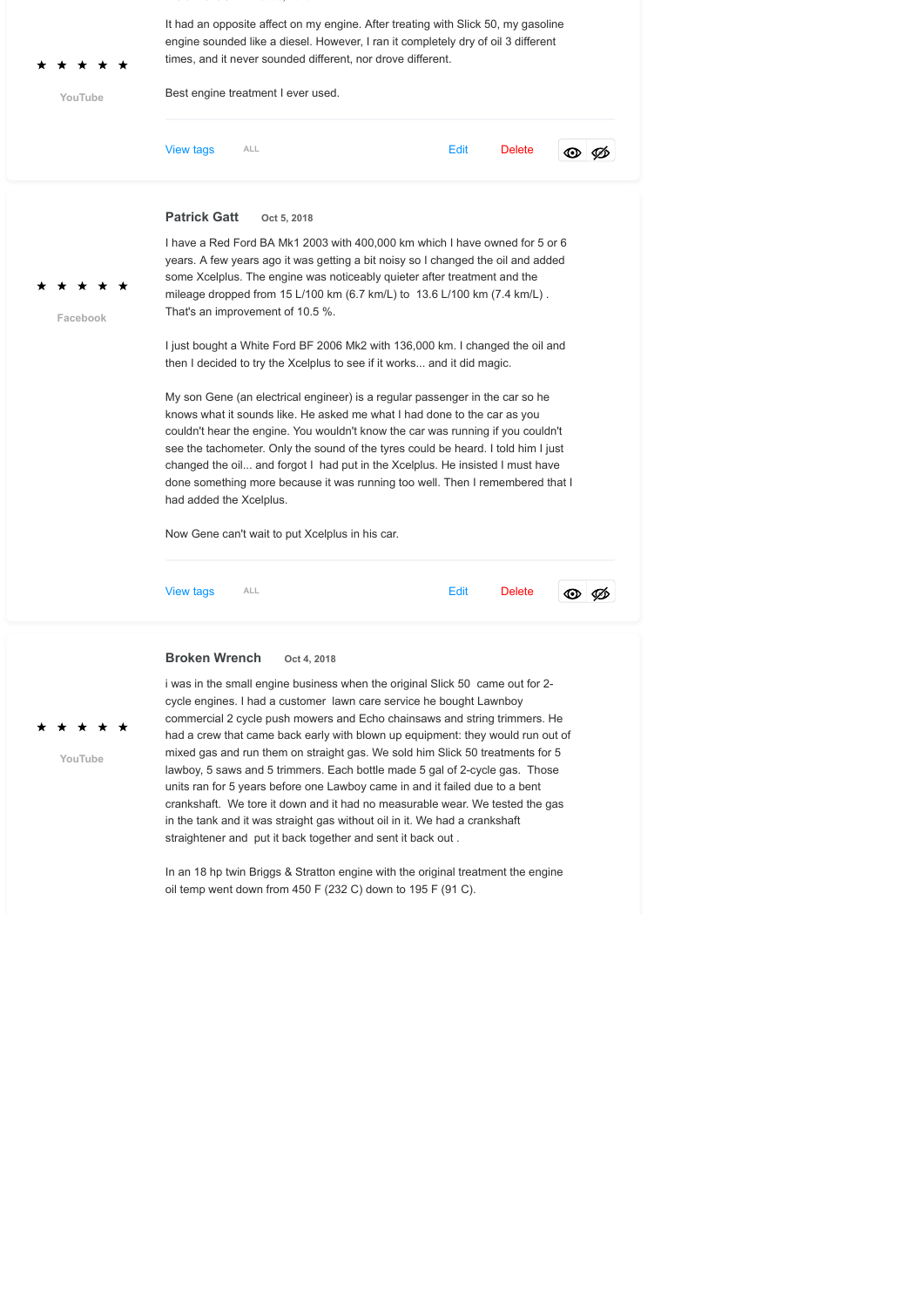

I sold hundreds of treatments of Slick 50 back in 1981-82 as a distributor. Only ever had two complaints. One guy wanted his money back only to find out later that his mechanic actually forgot to pour the product into the engine during a scheduled oil change. The other guy ended up under treating when I found out

**[YouTube](https://www.youtube.com/channel/UCn3aT1QWYPnQ8qRB9SXA2Gw)**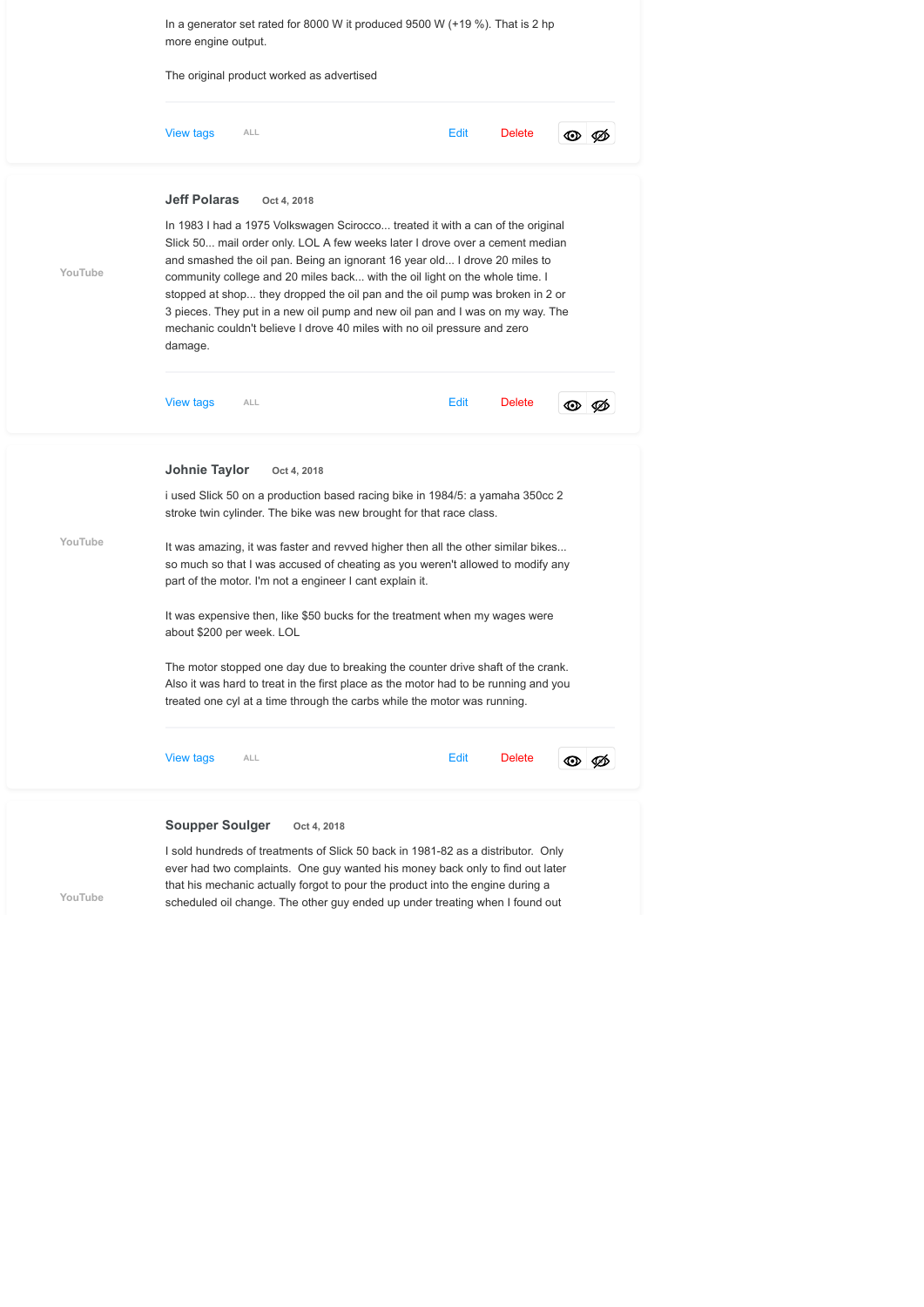|         | <b>View tags</b><br>ALL                                                                                                                                                                                                                                                                                                                                                                                                                                                                                                                                                                                                                                                                                                                                                                                                                                                                                                                                                                                                                                                                                                                                                                                                                                                                                                                                                                            | Edit | <b>Delete</b> | စା   |  |  |  |  |  |  |
|---------|----------------------------------------------------------------------------------------------------------------------------------------------------------------------------------------------------------------------------------------------------------------------------------------------------------------------------------------------------------------------------------------------------------------------------------------------------------------------------------------------------------------------------------------------------------------------------------------------------------------------------------------------------------------------------------------------------------------------------------------------------------------------------------------------------------------------------------------------------------------------------------------------------------------------------------------------------------------------------------------------------------------------------------------------------------------------------------------------------------------------------------------------------------------------------------------------------------------------------------------------------------------------------------------------------------------------------------------------------------------------------------------------------|------|---------------|------|--|--|--|--|--|--|
|         | <b>Rex Drabble</b><br>Oct 4, 2018                                                                                                                                                                                                                                                                                                                                                                                                                                                                                                                                                                                                                                                                                                                                                                                                                                                                                                                                                                                                                                                                                                                                                                                                                                                                                                                                                                  |      |               |      |  |  |  |  |  |  |
| YouTube | Used it years ago in a toyota corolla, After 30 miles the idle speed had gone from<br>500 rpm to 1150 rpm, That engine ran quieter and had noticeably better<br>acceleration.                                                                                                                                                                                                                                                                                                                                                                                                                                                                                                                                                                                                                                                                                                                                                                                                                                                                                                                                                                                                                                                                                                                                                                                                                      |      |               |      |  |  |  |  |  |  |
|         | <b>View tags</b><br><b>ALL</b>                                                                                                                                                                                                                                                                                                                                                                                                                                                                                                                                                                                                                                                                                                                                                                                                                                                                                                                                                                                                                                                                                                                                                                                                                                                                                                                                                                     | Edit | <b>Delete</b> | ®I Ø |  |  |  |  |  |  |
|         | <b>Jeff Smith</b><br>Oct 4, 2018                                                                                                                                                                                                                                                                                                                                                                                                                                                                                                                                                                                                                                                                                                                                                                                                                                                                                                                                                                                                                                                                                                                                                                                                                                                                                                                                                                   |      |               |      |  |  |  |  |  |  |
| YouTube | I used the original Slick 50 in a high mileage 1975 Dodge Coronet 318 motor in<br>1982 and it worked. I had a rear main seal leak and to fix it would've meant<br>pulling the tranny, but Slick 50 did the jobfor another five years. This stuff<br>worked.                                                                                                                                                                                                                                                                                                                                                                                                                                                                                                                                                                                                                                                                                                                                                                                                                                                                                                                                                                                                                                                                                                                                        |      |               |      |  |  |  |  |  |  |
|         | <b>View tags</b><br><b>ALL</b>                                                                                                                                                                                                                                                                                                                                                                                                                                                                                                                                                                                                                                                                                                                                                                                                                                                                                                                                                                                                                                                                                                                                                                                                                                                                                                                                                                     | Edit | <b>Delete</b> | o Ø  |  |  |  |  |  |  |
|         | Dave Brittain<br>Oct 4, 2018                                                                                                                                                                                                                                                                                                                                                                                                                                                                                                                                                                                                                                                                                                                                                                                                                                                                                                                                                                                                                                                                                                                                                                                                                                                                                                                                                                       |      |               |      |  |  |  |  |  |  |
| YouTube | I saw a demo for Slick 50 back in the late 70's or early 80's. It was impressive! I<br>saw it at the salespersons home and he pulled a horizontal shaft air cooled<br>engine out of his garage and started it up. It had a clear plexi side cover and you<br>could clearly see into the engine and there was not a drop of oil in it. The engine<br>ran for about a half an hour till he shut it off and it was not hot just normally<br>warm. He told me it had over a hundred hours on it. I used it in all of my cars<br>after break in and every 100k. I never had an oil related failure or wear in any of<br>my engines at all. For instance I purchased a brand new 88 Honda Civic and put<br>Slick 50 in after break in. I got 46 miles to the gallon with it combined and 56 on<br>the highway every time I checked the mileage with out fail. The engine after 418k<br>on it ran perfectly and did not burn a drop of oil with out ever having the pan or<br>head off of it. It still worked like it was new and I drove it hard often. One time<br>taking it up to 125 miles an hour. Same thing goes for the engine in my Mustang<br>and Tahoe. Everything else broke on the Tahoe but the engine always worked<br>great. I purchased it for our new car a few years back after having some difficulty<br>finding it and it was just not the same and did not seem to do a thing. Most |      |               |      |  |  |  |  |  |  |